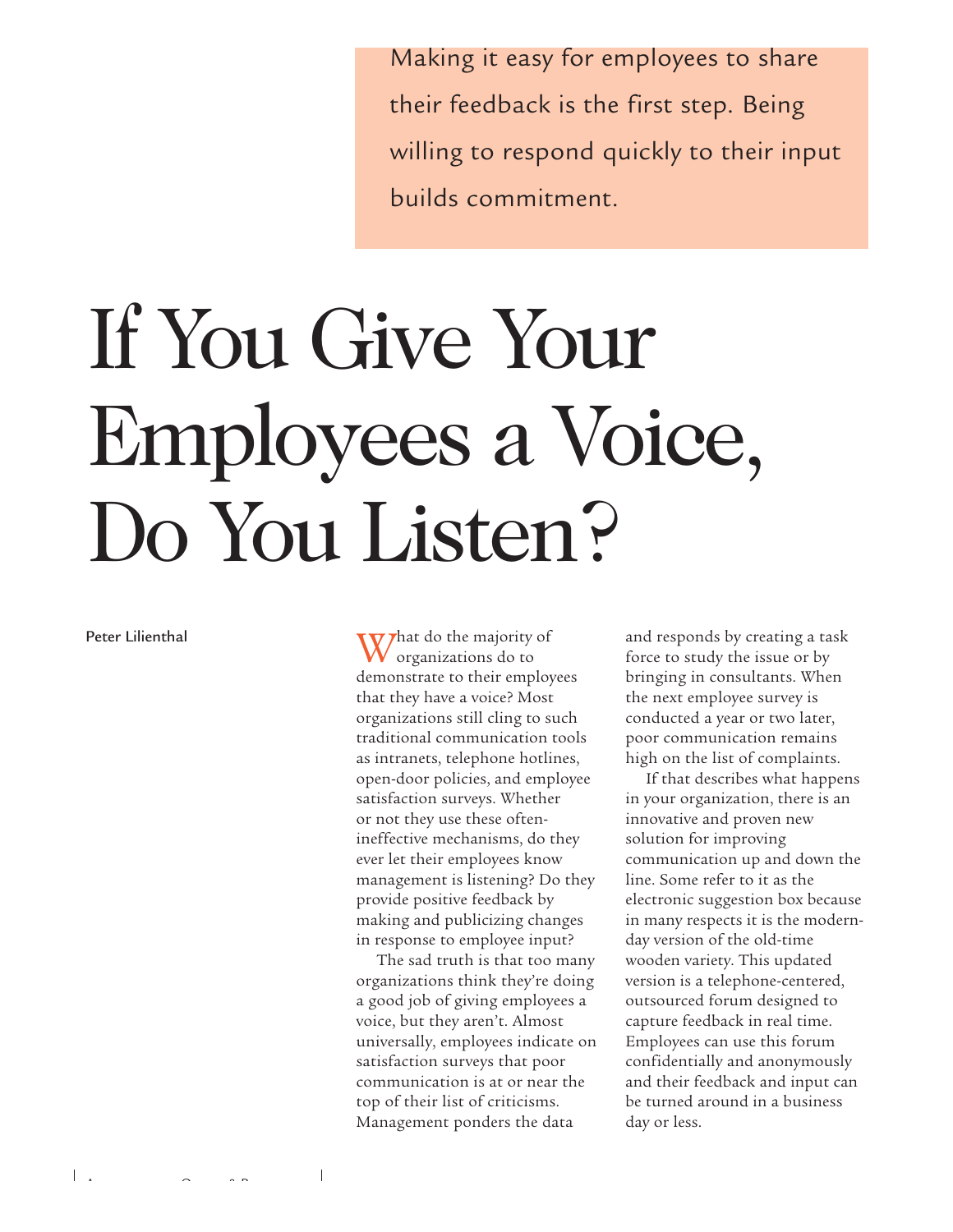# **It's a Matter of Time and Trust**

The conventional tools that organizations use to collect feedback tend to be flawed for two reasons. Most significantly, employees simply don't trust them. Despite reassurances that their opinions are valued, employees are exposed constantly to stories about what happens to the bearers of bad news. Well-intentioned individuals, who enter what they thought was an open door, often discover it's a revolving door. Employees also distrust the company's intranet because they know everything placed on such a system can be backed up and easily retrieved.

In the case of structured surveys, by and large employees do trust them; however, they become frustrated by the slow turnaround of data, by the inevitable conferencing, and ultimately the inaction that often follows.

Picture this scenario. A conscientious employee makes the effort to participate in a survey. Six months lapse, and there hasn't been a word about what, if anything, is being done. In many cases, the employee hasn't even been informed about the results of the survey, leaving him or her to wonder if management is afraid to face reality.

Nonetheless, most mid- to large-size corporations those with roughly 1,000 employees or more—remain positively inclined toward annual or bi-annual surveys. The feeling is that there's a need to quantitatively gauge the tenor of the organization and that it's useful to monitor how the data might be changing over a period of time.

The one element that remains critical, however, is the speed with which a company reacts to the information it receives. Corporations can gain victories quickly by fixing small complaints and building credibility.

In addition, formal survey data allow for industry and best practices comparisons. To become an employer of choice, it's helpful to know how those who are held

out as models are doing on the same performance measurements. However, what traditional survey methods most often fail to do is open the lines of communication between employer and employee. It's one thing to gather data; it's another thing to interpret and act upon the data.



The number one reason people leave an organization isn't money or benefits. It's because they don't feel they know where the company is headed, or they feel management doesn't care about them. By using an externally administered communication system, a corporation can quickly indicate that employees' opinions are valued.

## **Front-Line Communication**

What an outsourced communication system can do is provide a communication channel that is appealing to employees and management. Such a system is effective in breaking down the inhibitions that employees have about using traditional internal mechanisms because it is constructed in such a way that no one inside the organization will hear their voices, be able to identify an e-mail address or phone number, or recognize handwriting. The elimination

 $\overline{\phantom{a}}$